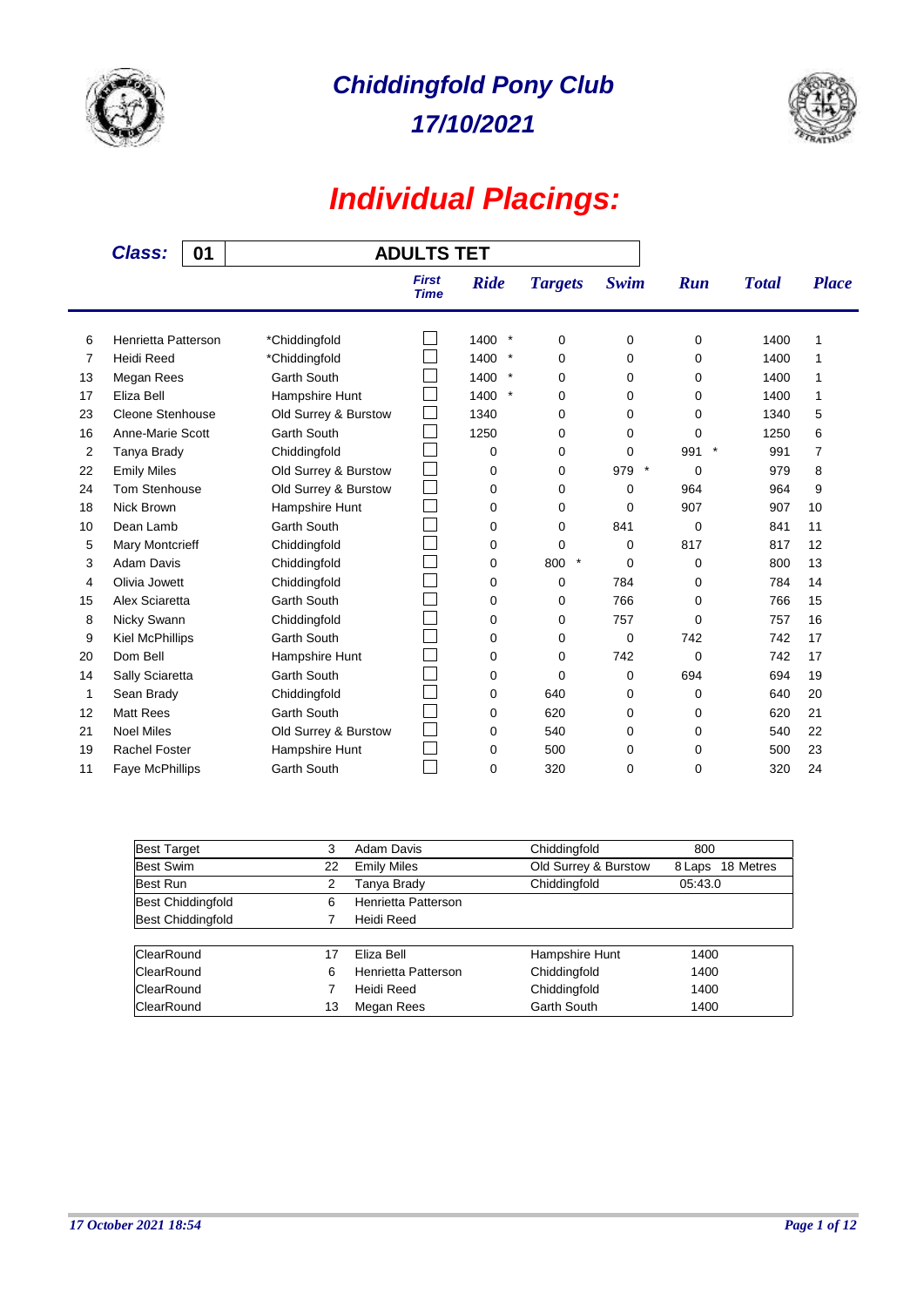



|                | <b>Class:</b>                                          | 02 |                                     | <b>INTERMEDIATE TET</b>     |                  |                             |                        |                              |                      |              |
|----------------|--------------------------------------------------------|----|-------------------------------------|-----------------------------|------------------|-----------------------------|------------------------|------------------------------|----------------------|--------------|
|                |                                                        |    |                                     | <b>First</b><br><b>Time</b> | <b>Ride</b>      | <b>Targets</b>              | Swim                   | <b>Run</b>                   | <b>Total</b>         | <b>Place</b> |
| 31<br>30<br>32 | Eloise Curzon<br><b>Fred Ravenscroft</b><br>Tori Mason |    | New Forest<br>Hursley<br>New Forest |                             | 1392<br>0<br>180 | 880<br>900<br>$\ast$<br>820 | 940<br>$1096$ *<br>976 | 841<br>919<br>$\star$<br>766 | 4053<br>2915<br>2742 | 2<br>3       |

| <b>Best Target</b> | 30 | <b>Fred Ravenscroft</b> | Hurslev | 900     |                     |
|--------------------|----|-------------------------|---------|---------|---------------------|
| <b>Best Swim</b>   | 30 | <b>Fred Ravenscroft</b> | Hurslev | 10 Laps | <sup>7</sup> Metres |
| <b>Best Run</b>    | 30 | <b>Fred Ravenscroft</b> | Hurslev | 07:27.0 |                     |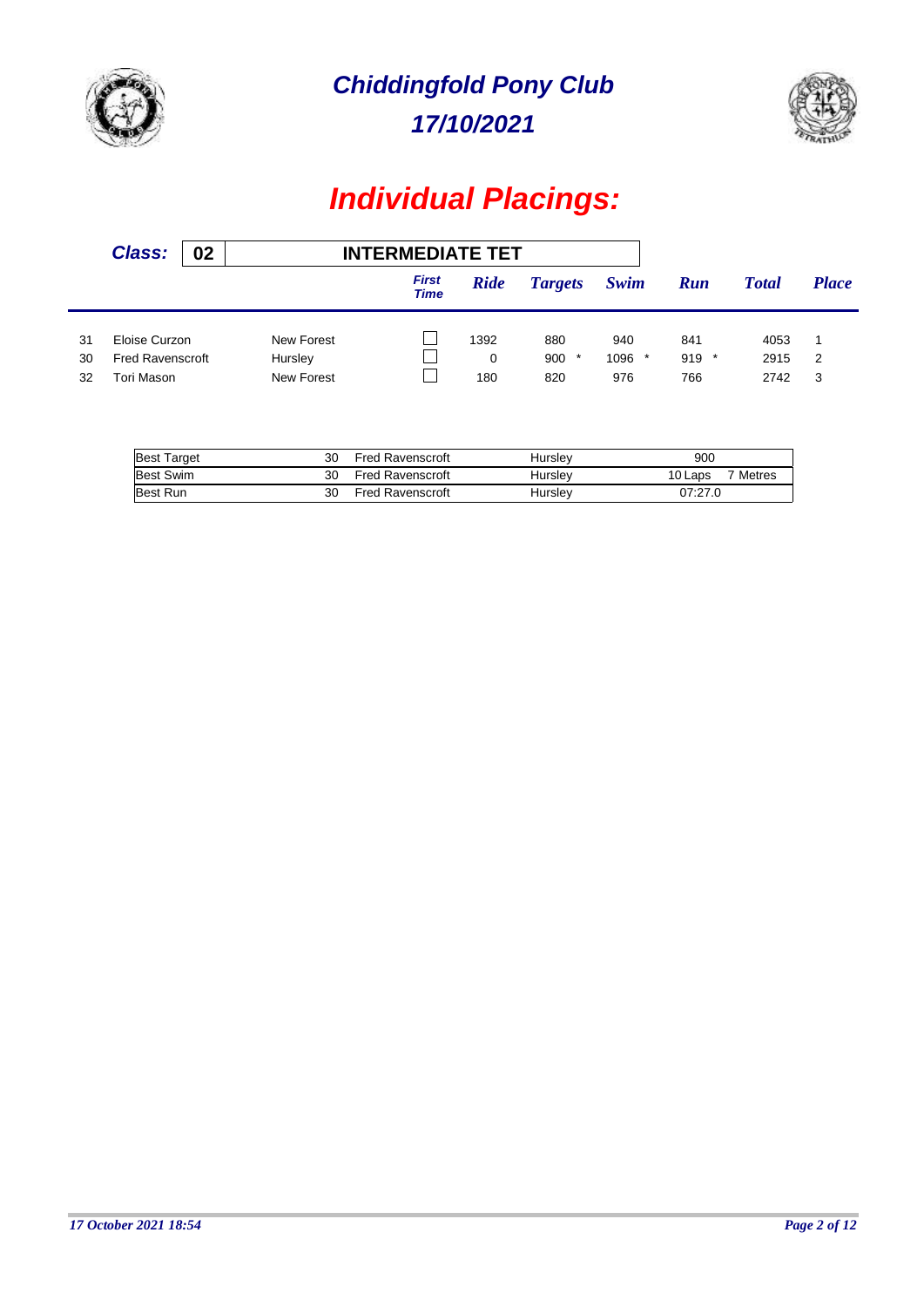

Î.

*17/10/2021 Chiddingfold Pony Club*



|    | <b>Class:</b>        | 03A<br><b>JUNIOR TET</b> |                |                             |             |                |      |               |              |              |
|----|----------------------|--------------------------|----------------|-----------------------------|-------------|----------------|------|---------------|--------------|--------------|
|    |                      |                          |                | <b>First</b><br><b>Time</b> | <b>Ride</b> | <b>Targets</b> | Swim | Run           | <b>Total</b> | <b>Place</b> |
|    |                      |                          |                |                             |             |                |      |               |              |              |
| 40 | Orla Brady           |                          | *Chiddingfold  |                             | 1390        | 980<br>*       | 1057 | 934           | 4361         | 1            |
| 41 | Helena Kitchener     |                          | Mid Surrey     |                             | 1350        | 860            | 940  | 913           | 4063         | 2            |
| 48 | Clare McGonnell      |                          | Vine Pony Club |                             | 1302        | 740            | 988  | 955<br>$\ast$ | 3985         | 3            |
| 49 | Georgina Wallis      |                          | Vine Pony Club |                             | 1318        | 800            | 967  | 844           | 3929         | 4            |
| 44 | Taggie Wagstaff      |                          | New Forest     |                             | $1400$ *    | 920            | 868  | 646           | 3834         | 5            |
| 47 | Roddy Goodenough     |                          | Vine Pony Club |                             | 1304        | 680            | 916  | 775           | 3675         | 6            |
| 42 | Eloise Bignold-Kyles |                          | New Forest     |                             | 1394        | 600            | 880  | 694           | 3568         | 7            |

| <b>Best Target</b> | 40 | Orla Brady      | Chiddingfold   | 980                |
|--------------------|----|-----------------|----------------|--------------------|
| Best Swim          | 40 | Orla Brady      | Chiddingfold   | 4 Metres<br>8 Laps |
| Best Run           | 48 | Clare McGonnell | Vine Pony Club | 05:55.0            |
| Best Chiddingfold  | 40 | Orla Brady      |                |                    |
|                    |    |                 |                |                    |
| <b>ClearRound</b>  | 44 | Taggie Wagstaff | New Forest     | 1400               |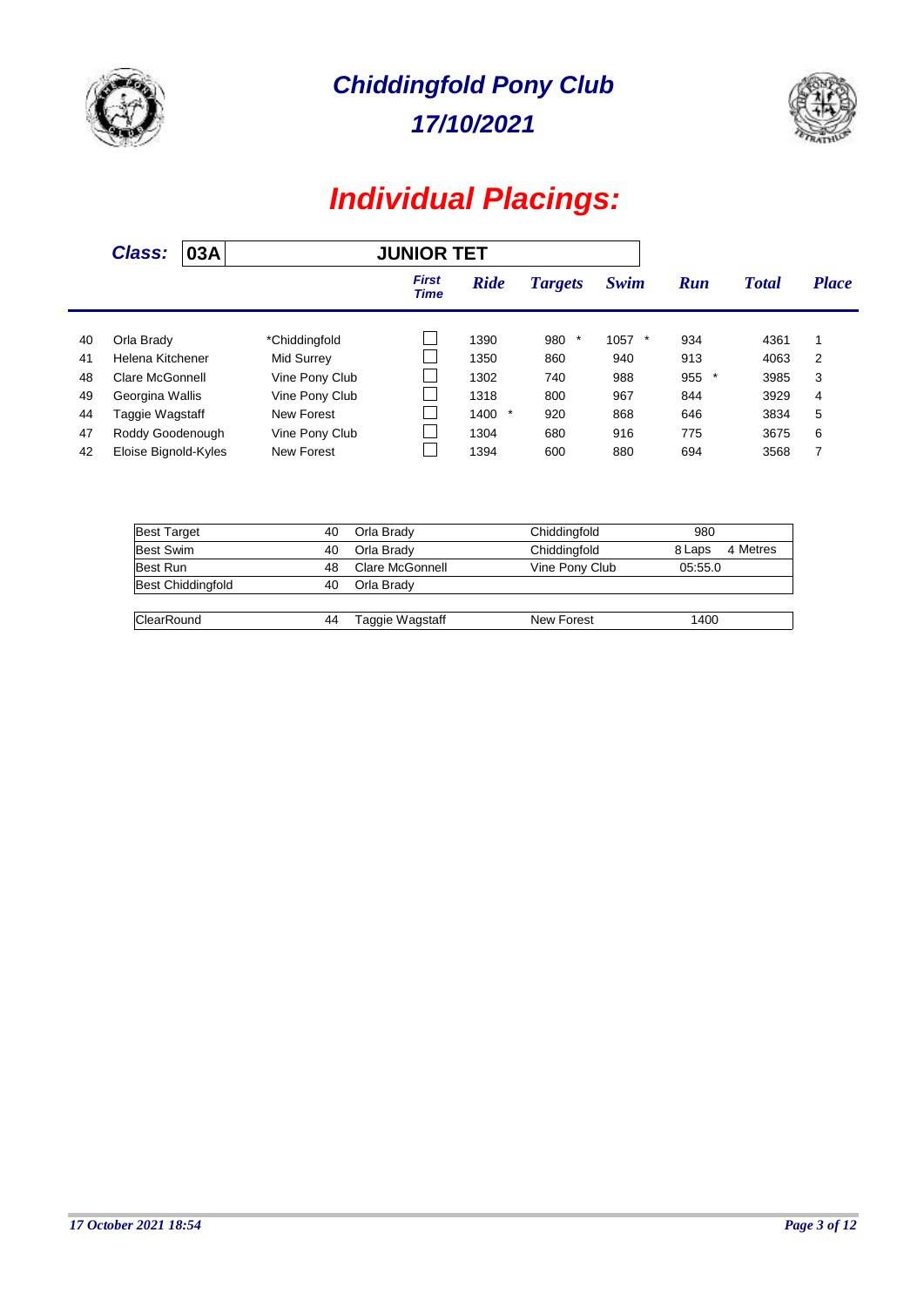



|                | <b>Class:</b>                                                          | 03B |                                                 | <b>JUNIOR TET (N)</b>       |                         |                              |                        |                       |                      |              |
|----------------|------------------------------------------------------------------------|-----|-------------------------------------------------|-----------------------------|-------------------------|------------------------------|------------------------|-----------------------|----------------------|--------------|
|                |                                                                        |     |                                                 | <b>First</b><br><b>Time</b> | <b>Ride</b>             | <b>Targets</b>               | Swim                   | <b>Run</b>            | <b>Total</b>         | <b>Place</b> |
| 52<br>50<br>51 | <b>Trinity Clements</b><br><b>Bartholomew Bell</b><br>Charlotte Franks |     | Petersfield<br>Hampshire Hunt<br>Hampshire Hunt |                             | 1340<br>$1400$ *<br>780 | 540<br>760<br>$\star$<br>560 | $1171$ *<br>802<br>841 | $973$ *<br>841<br>778 | 4024<br>3803<br>2959 | -2<br>3      |

| <b>Best Target</b> | 50 | Bartholomew Bell        | Hampshire Hunt | 760              |
|--------------------|----|-------------------------|----------------|------------------|
| <b>Best Swim</b>   | 52 | <b>Trinity Clements</b> | Petersfield    | 9 Laps 17 Metres |
| Best Run           | 52 | <b>Trinity Clements</b> | Petersfield    | 05:49.0          |
|                    |    |                         |                |                  |
| ClearRound         | 50 | Bartholomew Bell        | Hampshire Hunt | 1400             |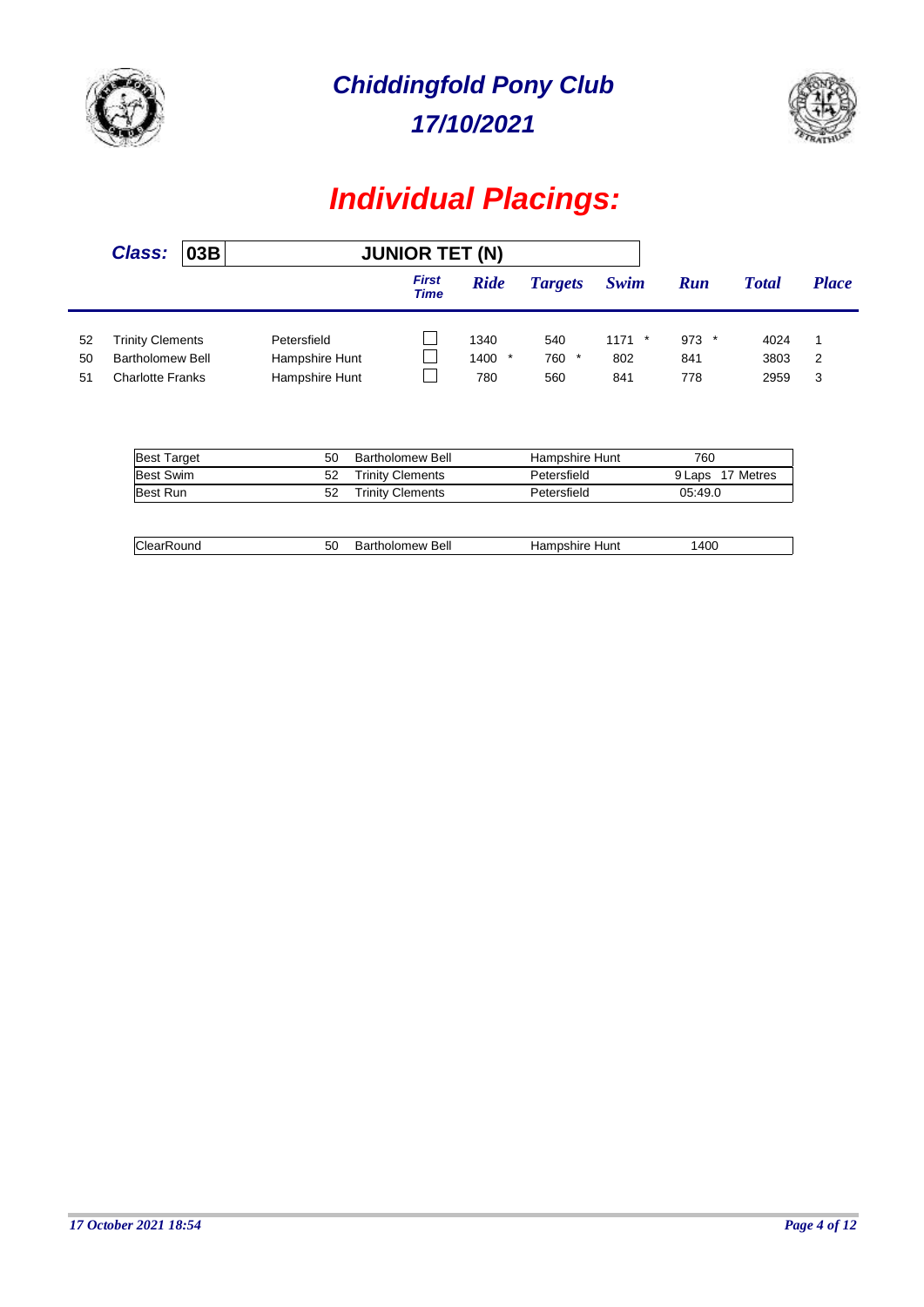



|                | <b>Class:</b>                                            | 04A |                                              | <b>MINI TET</b>             |                     |                              |                        |                                |                      |              |
|----------------|----------------------------------------------------------|-----|----------------------------------------------|-----------------------------|---------------------|------------------------------|------------------------|--------------------------------|----------------------|--------------|
|                |                                                          |     |                                              | <b>First</b><br><b>Time</b> | <b>Ride</b>         | <b>Targets</b>               | Swim                   | <b>Run</b>                     | <b>Total</b>         | <b>Place</b> |
| 61<br>60<br>62 | Oliver Chant<br>Oscar Ravenscroft<br><b>Bertie Stone</b> |     | Petersfield<br>Hursley<br><b>Wilton Hunt</b> |                             | 1340<br>1250<br>400 | 820<br>900<br>920<br>$\star$ | 988<br>$1030$ *<br>892 | 1033<br>$\star$<br>934<br>1006 | 4181<br>4114<br>3218 | 2<br>3       |

| <b>Best Target</b> | 62 | Bertie Stone      | <b>Wilton Hunt</b> | 920              |
|--------------------|----|-------------------|--------------------|------------------|
| <b>Best Swim</b>   | 60 | Oscar Ravenscroft | Hurslev            | 5 Laps 10 Metres |
| <b>Best Run</b>    |    | Oliver Chant      | Petersfield        | 03:49.0          |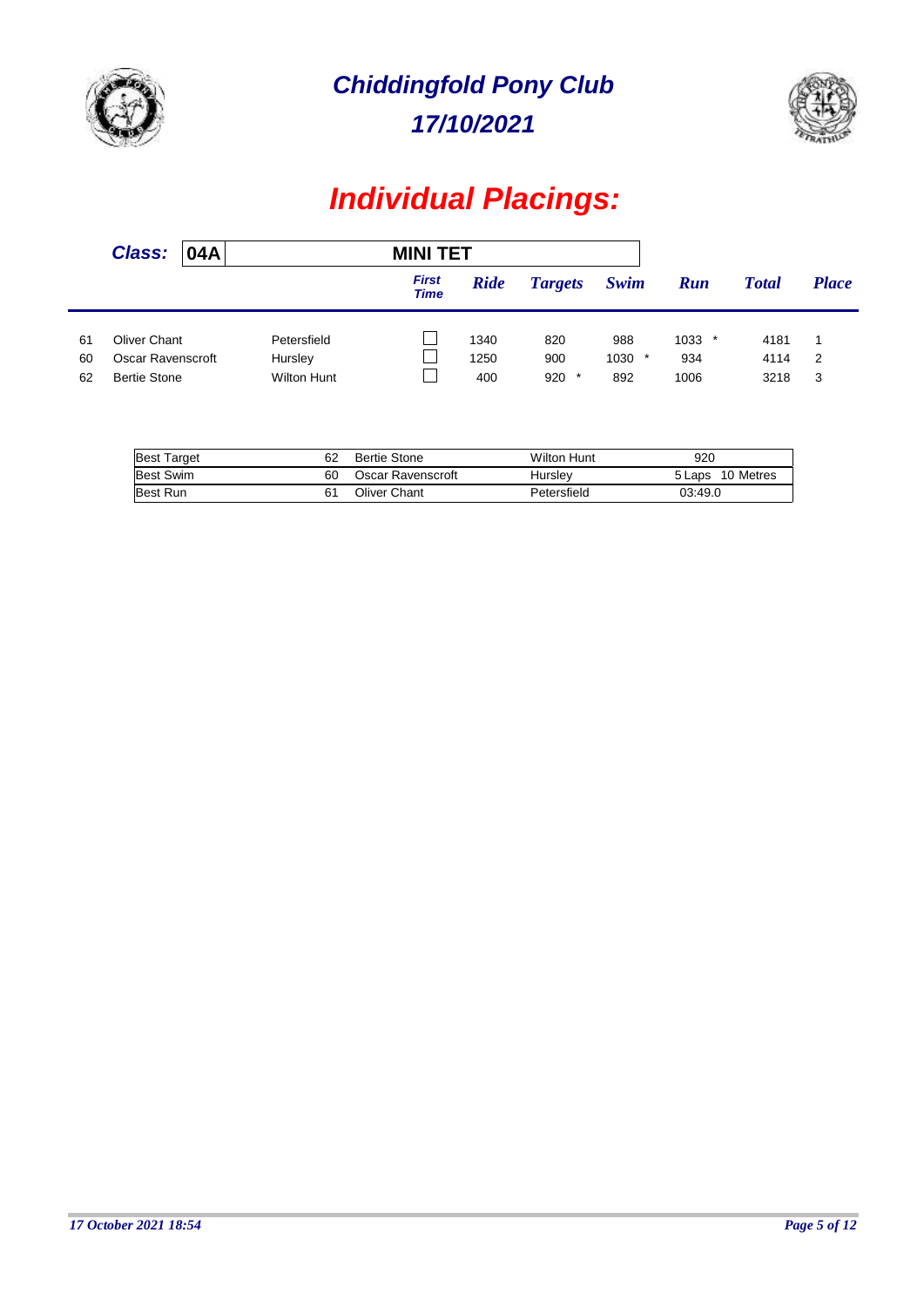

Î.

*17/10/2021 Chiddingfold Pony Club*



|    | <b>Class:</b>         | 04B |                       | <b>MINI TET</b>             |                 |                |             |                 |              |              |
|----|-----------------------|-----|-----------------------|-----------------------------|-----------------|----------------|-------------|-----------------|--------------|--------------|
|    |                       |     |                       | <b>First</b><br><b>Time</b> | <b>Ride</b>     | <b>Targets</b> | Swim        | Run             | <b>Total</b> | <b>Place</b> |
| 77 | Constance King        |     | West Hants            |                             | $1400$ *        | 960<br>*       | $973$ *     | 1012            | 4345         |              |
| 76 | <b>Molly Wallis</b>   |     | Vine Pony Club        |                             | 1400<br>$\star$ | 800            | 958         | 1024<br>$\star$ | 4182         | 2            |
|    |                       |     |                       |                             |                 |                |             |                 |              |              |
| 70 | <b>Alice Mitchell</b> |     | *Chiddingfold         |                             | $1400$ *        | 860            | 898         | 943             | 4101         | 3            |
| 71 | Laura Bilham          |     | Hampshire Hunt        |                             | 1310            | 820            | 964         | 865             | 3959         | 4            |
| 74 | Chloe Burrage         |     | Mid Surrey            |                             | $1400$ *        | 680            | 958         | 913             | 3951         | 5            |
| 73 | Maya Blunden          |     | Mid Surrey            |                             | 1310            | 700            | 949         | 967             | 3926         | 6            |
| 75 | Jess Cooper           |     | Mid Surrey            |                             | 110             | 800            | 859         | 904             | 2673         | 7            |
| 72 | Erin Brown            |     | <b>Hampshire Hunt</b> |                             | $\mathbf 0$     | $\mathbf 0$    | $\mathbf 0$ | 0               | 0            | 8            |

| <b>Best Target</b>       | 77 | <b>Constance King</b> | West Hants        | 960                 |
|--------------------------|----|-----------------------|-------------------|---------------------|
| Best Swim                | 77 | Constance King        | <b>West Hants</b> | 16 Metres<br>4 Laps |
| Best Run                 | 76 | <b>Molly Wallis</b>   | Vine Pony Club    | 03:52.0             |
| <b>Best Chiddingfold</b> | 70 | Alice Mitchell        |                   |                     |
|                          |    |                       |                   |                     |
| <b>ClearRound</b>        | 74 | Chloe Burrage         | <b>Mid Surrey</b> | 1400                |
| <b>ClearRound</b>        | 77 | <b>Constance King</b> | West Hants        | 1400                |
| <b>ClearRound</b>        | 70 | Alice Mitchell        | Chiddingfold      | 1400                |
| <b>ClearRound</b>        | 76 | <b>Molly Wallis</b>   | Vine Pony Club    | 1400                |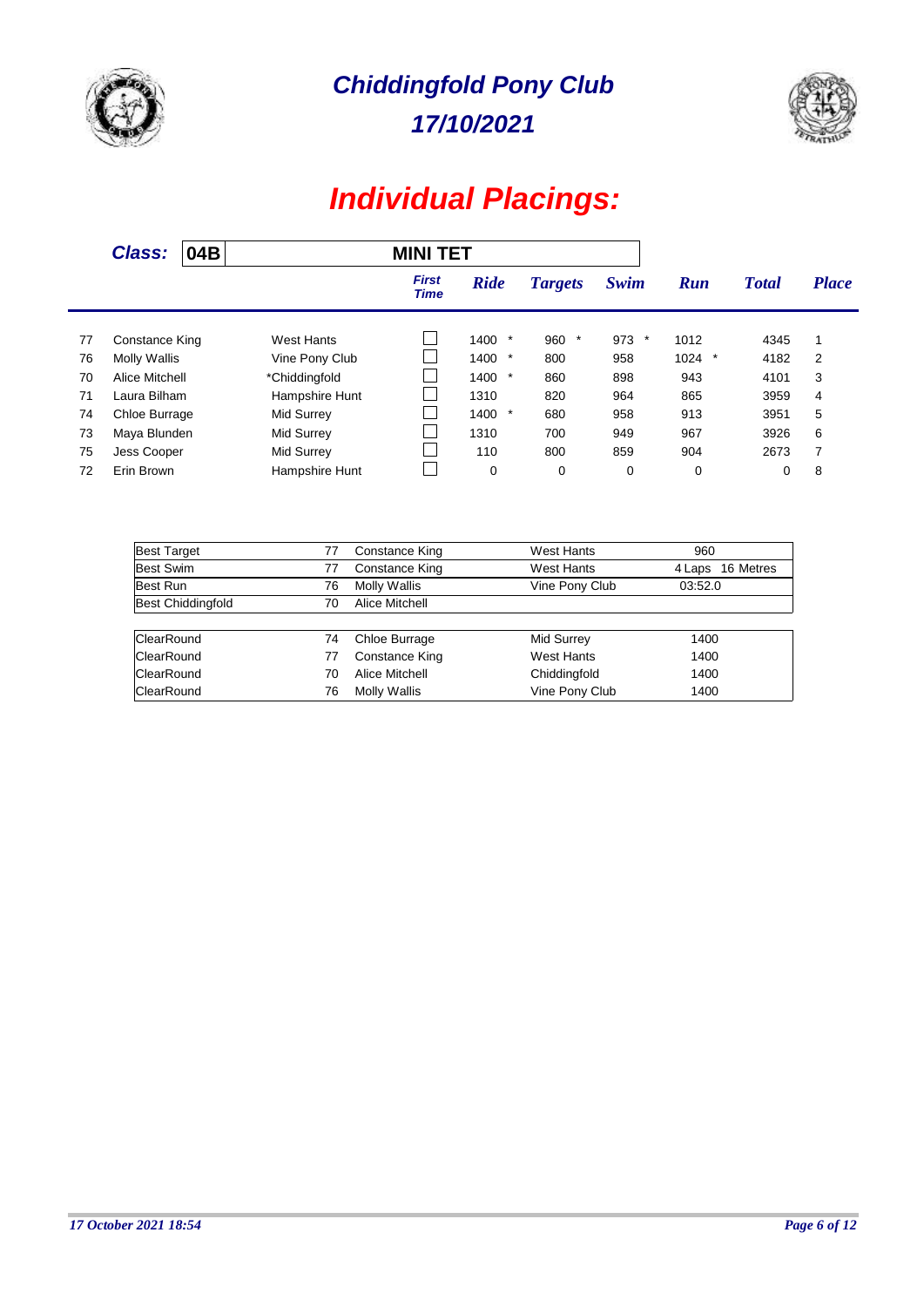



|    | <b>Class:</b>        | 04C |                        | <b>MINI TET (N)</b>         |                 |                |                |                |              |              |
|----|----------------------|-----|------------------------|-----------------------------|-----------------|----------------|----------------|----------------|--------------|--------------|
|    |                      |     |                        | <b>First</b><br><b>Time</b> | <b>Ride</b>     | <b>Targets</b> | Swim           | <b>Run</b>     | <b>Total</b> | <b>Place</b> |
| 89 | Sam Mason            |     | <b>New Forest</b>      |                             | $\star$<br>1400 | $\ast$<br>920  | 934            | 964            | 4218         | 1            |
| 91 | Amelia Connolly      |     | Petersfield            |                             | 1280            | 880            | 976<br>$\star$ | 931            | 4067         | 2            |
| 92 | James Cook           |     | Petersfield            |                             | 1400<br>$\star$ | 700            | 850            | 976            | 3926         | 3            |
| 94 | Lucy Wallis          |     | Vine Pony Club         |                             | 1400 *          | 700            | 925            | 901            | 3926         | 3            |
| 83 | Samuel Lindley       |     | *Chiddingfold          |                             | 1340            | 700            | 850            | $\star$<br>994 | 3884         | 5            |
| 93 | <b>Isabelle Cook</b> |     | Petersfield            |                             | $\star$<br>1400 | 640            | 877            | 844            | 3761         | 6            |
| 88 | Imogen Loades        |     | <b>New Forest</b>      |                             | 1020            | 880            | 889            | 883            | 3672         | 7            |
| 95 | Isabelle Dewey-Bruce |     | Wokingham              |                             | 990             | 780            | 961            | 877            | 3608         | 8            |
| 81 | Emma Harding         |     | Chiddingfold           |                             | 1370            | 370            | 874            | 976            | 3590         | 9            |
| 86 | Lilly-Mae Scott      |     | <b>Garth South</b>     |                             | $\star$<br>1400 | 400            | 895            | 862            | 3557         | 10           |
| 84 | Harry Paterson       |     | Chiddingfold           |                             | 900             | 700            | 862            | 946            | 3408         | 11           |
| 80 | Amelia Bibby         |     | Bisley & Sandown Chase |                             | 1020            | 480            | 895            | 928            | 3323         | 12           |
| 87 | Alice Rosewell       |     | Hambledon Hunt (North) |                             | 550             | 740            | 925            | 694            | 2909         | 13           |
| 96 | Emma Donaldson       |     | Wokingham              |                             | 60              | 700            | 916            | 994<br>$^\ast$ | 2670         | 14           |
| 82 | Saskia Kirby         |     | Chiddingfold           |                             | 900             | 400            | 814            | 508            | 2622         | 15           |
| 90 | Lucy Schepens        |     | <b>New Forest</b>      |                             | 840             | 0              | 0              | 0              | 840          | 16           |

| <b>Best Target</b>       | 89 | Sam Mason       | <b>New Forest</b> | 920              |
|--------------------------|----|-----------------|-------------------|------------------|
| Best Swim                | 91 | Amelia Connolly | Petersfield       | 4 Laps 17 Metres |
| Best Run                 | 83 | Samuel Lindley  | Chiddingfold      | 04:02.0          |
| Best Run                 | 96 | Emma Donaldson  | Wokingham         | 04:02.0          |
| <b>Best Chiddingfold</b> | 83 | Samuel Lindley  |                   |                  |
|                          |    |                 |                   |                  |
| ClearRound               | 93 | Isabelle Cook   | Petersfield       | 1400             |
| ClearRound               | 92 | James Cook      | Petersfield       | 1400             |
| ClearRound               | 89 | Sam Mason       | New Forest        | 1400             |
| ClearRound               | 86 | Lilly-Mae Scott | Garth South       | 1400             |
| ClearRound               | 94 | Lucy Wallis     | Vine Pony Club    | 1400             |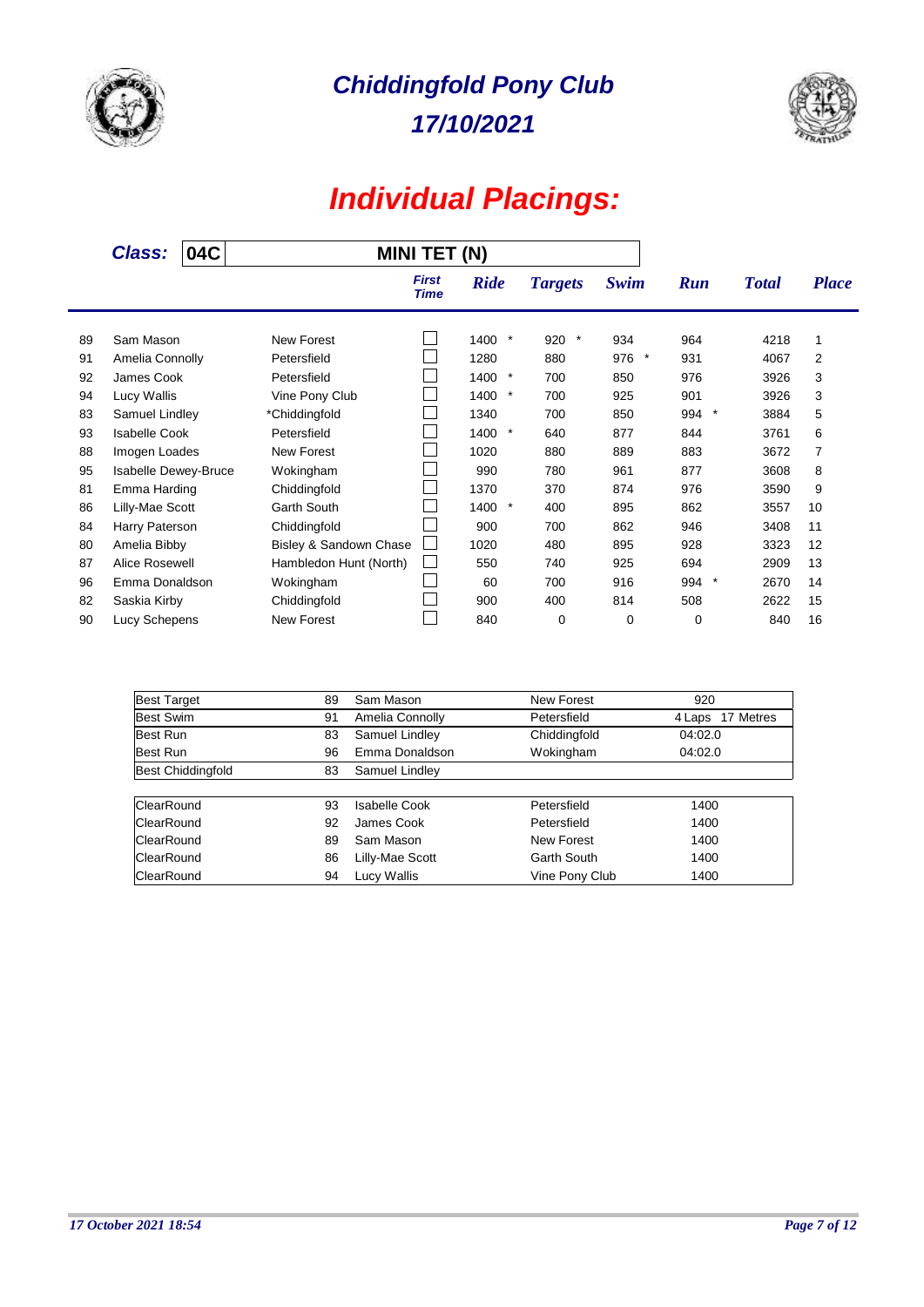



|            | <b>Class:</b>                           | 05A |                                            | <b>TADPOLE TET</b>          |                      |                |            |              |              |              |
|------------|-----------------------------------------|-----|--------------------------------------------|-----------------------------|----------------------|----------------|------------|--------------|--------------|--------------|
|            |                                         |     |                                            | <b>First</b><br><b>Time</b> | <b>Ride</b>          | <b>Targets</b> | Swim       | <b>Run</b>   | <b>Total</b> | <b>Place</b> |
| 102        | Edward King                             |     | West Hants                                 |                             | $1400$ *             | 920<br>$\star$ | 988        | 883          | 4191         |              |
| 101<br>103 | George Stenhouse<br><b>Henry Fisher</b> |     | Old Surrey & Burstow<br><b>Wilton Hunt</b> |                             | $1400$ *<br>$1400$ * | 700<br>480     | 883<br>889 | 1021<br>1021 | 4004<br>3790 | 2<br>3       |

| <b>Best Target</b> | 102 | Edward King      | West Hants           | 920              |
|--------------------|-----|------------------|----------------------|------------------|
| <b>Best Swim</b>   |     | 102 Edward King  | West Hants           | 4 Laps 21 Metres |
| Best Run           |     | 103 Henry Fisher | <b>Wilton Hunt</b>   | 03:53.0          |
| Best Run           | 101 | George Stenhouse | Old Surrey & Burstow | 03:53.0          |

| ClearRound |     | 103 Henry Fisher | <b>Wilton Hunt</b>   | 1400 |
|------------|-----|------------------|----------------------|------|
| ClearRound |     | 102 Edward King  | West Hants           | 1400 |
| ClearRound | 101 | George Stenhouse | Old Surrey & Burstow | 1400 |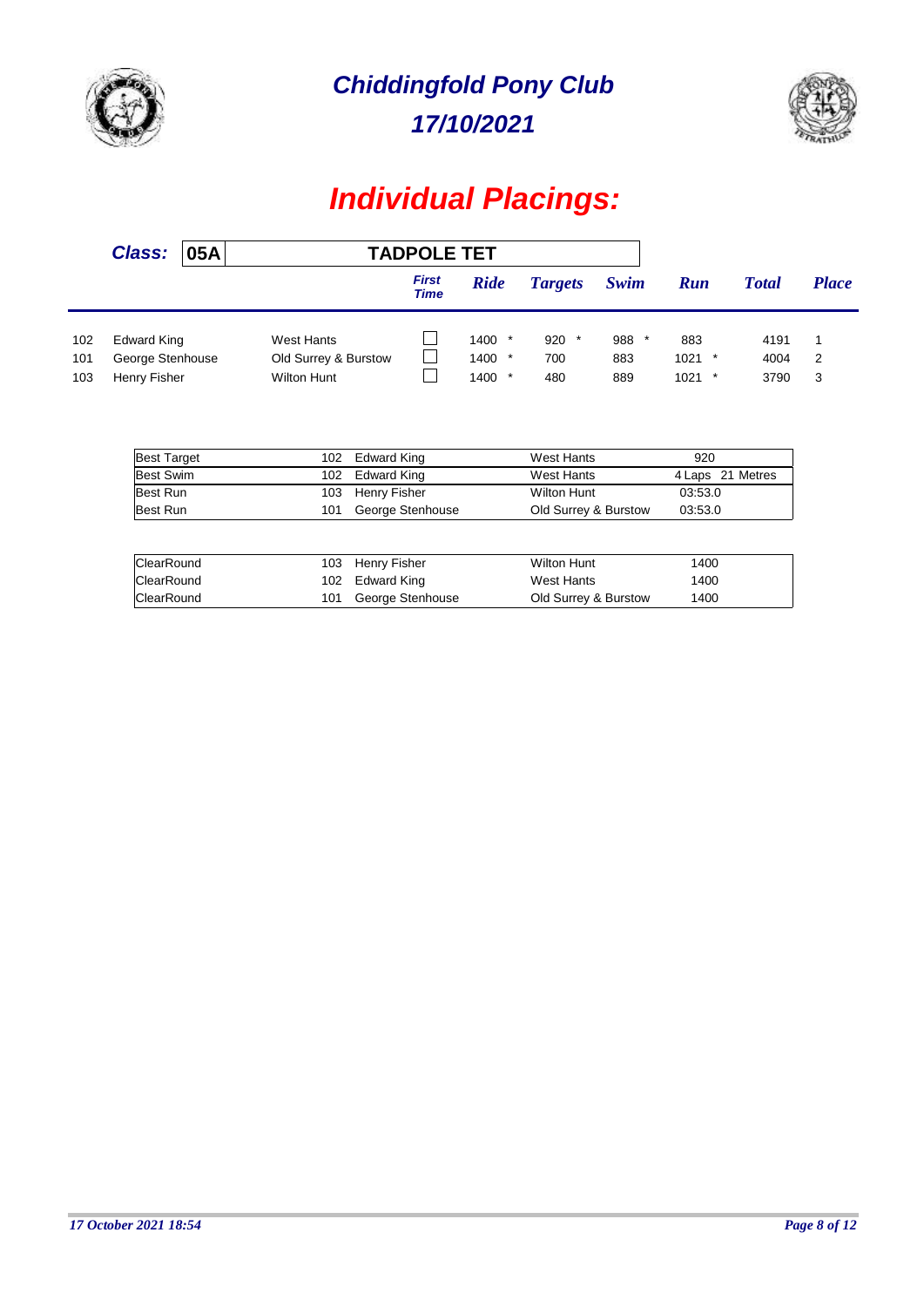



|     | <b>Class:</b>          | 05B |                        | <b>TADPOLE TET</b>   |                  |                |         |               |              |              |
|-----|------------------------|-----|------------------------|----------------------|------------------|----------------|---------|---------------|--------------|--------------|
|     |                        |     |                        | <b>First</b><br>Time | <b>Ride</b>      | <b>Targets</b> | Swim    | Run           | <b>Total</b> | <b>Place</b> |
| 118 | Christina Grant        |     | New Forest             |                      | 1340             | 920<br>$\ast$  | 937 $*$ | 916           | 4113         | 1            |
| 110 | <b>Islay Arnott</b>    |     | *Chiddingfold          |                      | 1400<br>$^\star$ | 840            | 877     | 994<br>$\ast$ | 4111         | 2            |
| 115 | Alice Hargreaves       |     | Hampshire Hunt         |                      | $\ast$<br>1400   | 920<br>$\star$ | 850     | 922           | 4092         | 3            |
| 114 | <b>Amberley Foster</b> |     | Hampshire Hunt         |                      | 1370             | 840            | 871     | 883           | 3964         | 4            |
| 119 | Victora Slater         |     | <b>Royal Artillery</b> |                      | $\star$<br>1400  | 660            | 862     | 850           | 3772         | 5            |
| 117 | Amber Burrage          |     | Mid Surrey             |                      | 1340             | 600            | 913     | 901           | 3754         | 6            |
| 120 | Bea Stone              |     | Wilton Hunt            |                      | $\star$<br>1400  | 480            | 802     | 973           | 3655         | 7            |
| 113 | <b>Emily Bilham</b>    |     | Hampshire Hunt         |                      | 1400<br>$\star$  | 660            | 847     | 724           | 3631         | 8            |
| 121 | Isabella Mackay        |     | Wokingham              |                      | 1340             | 500            | 895     | 859           | 3594         | 9            |
| 112 | Sophie Zawoda          |     | Chiddingfold           |                      | 900              | 760            | 910     | 967           | 3537         | 10           |

| <b>Best Target</b>       | 115 | Alice Hargreaves    | Hampshire Hunt         | 920                |
|--------------------------|-----|---------------------|------------------------|--------------------|
| <b>Best Target</b>       | 118 | Christina Grant     | New Forest             | 920                |
| Best Swim                | 118 | Christina Grant     | New Forest             | 4 Metres<br>4 Laps |
| Best Run                 | 110 | <b>Islay Arnott</b> | Chiddingfold           | 04:02.0            |
| <b>Best Chiddingfold</b> | 110 | <b>Islay Arnott</b> |                        |                    |
|                          |     |                     |                        |                    |
| <b>ClearRound</b>        | 110 | <b>Islay Arnott</b> | Chiddingfold           | 1400               |
| ClearRound               | 113 | Emily Bilham        | Hampshire Hunt         | 1400               |
| ClearRound               | 115 | Alice Hargreaves    | Hampshire Hunt         | 1400               |
| ClearRound               | 119 | Victora Slater      | <b>Royal Artillery</b> | 1400               |
| ClearRound               | 120 | <b>Bea Stone</b>    | <b>Wilton Hunt</b>     | 1400               |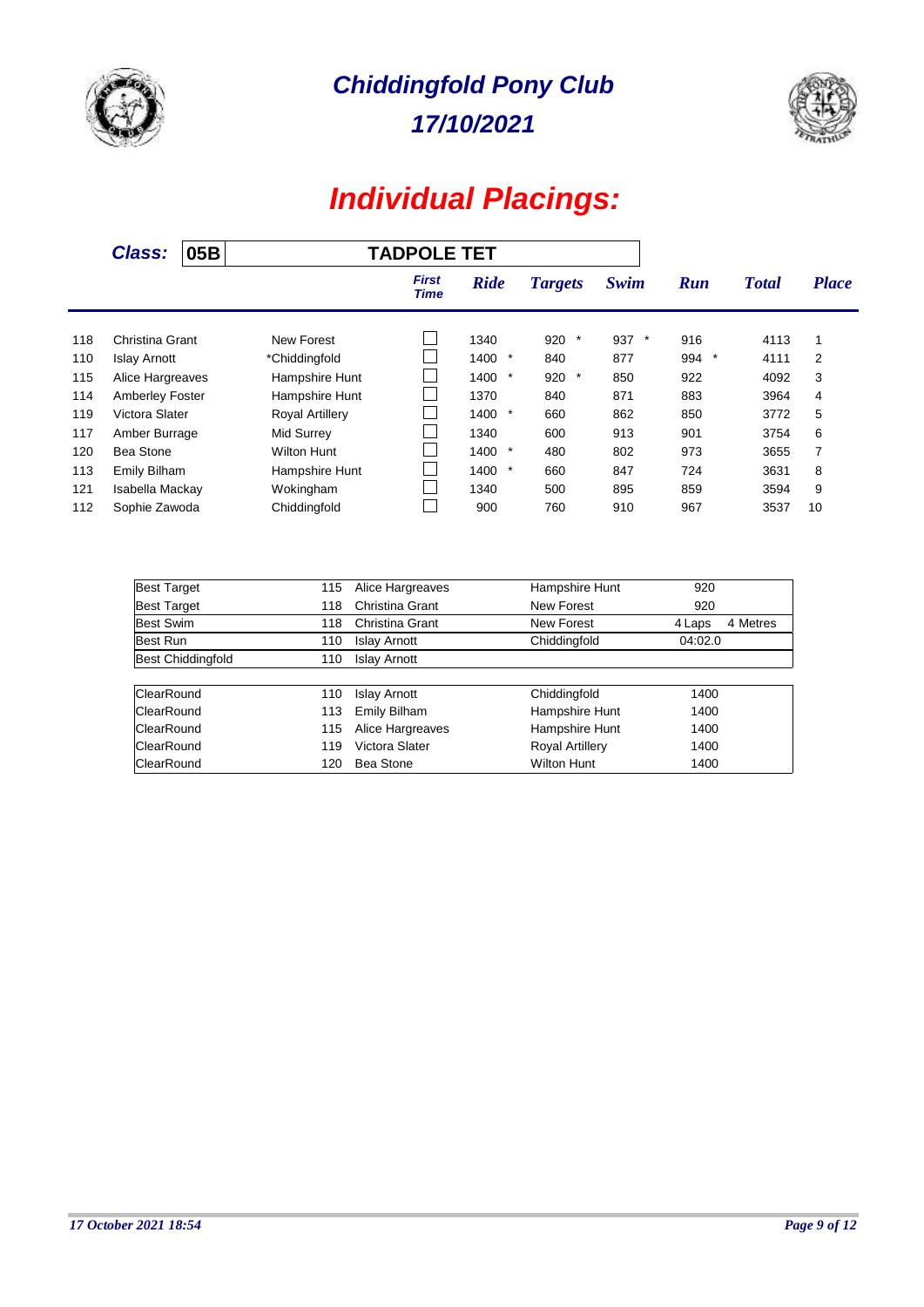



|     | 05C<br><b>Class:</b>     |  | <b>TADPOLE TET (N)</b> |                             |                  |                |                |               |              |                |
|-----|--------------------------|--|------------------------|-----------------------------|------------------|----------------|----------------|---------------|--------------|----------------|
|     |                          |  |                        | <b>First</b><br><b>Time</b> | <b>Ride</b>      | <b>Targets</b> | Swim           | <b>Run</b>    | <b>Total</b> | <b>Place</b>   |
| 100 | Harry Plunkett           |  | Lord Leconfield        |                             | $\ast$<br>1400   | 800            | 838            | 931           | 3969         | 1              |
| 133 | Max Myers                |  | *Chiddingfold          |                             | 1400<br>$^\star$ | 860<br>$\star$ | 925<br>$\star$ | 742           | 3927         | $\overline{2}$ |
| 142 | Jessica Guilbert         |  | <b>New Forest</b>      |                             | 1400<br>$\ast$   | 660            | 874            | $\ast$<br>961 | 3895         | 3              |
| 131 | Jack Kirby               |  | Chiddingfold           |                             | 1400<br>$\ast$   | 580            | 838            | 907           | 3725         | 4              |
| 116 | <b>Molly Mackew</b>      |  | Lord Leconfield        |                             | 1400<br>$\ast$   | 520            | 829            | 886           | 3635         | 5              |
| 130 | <b>Bethan Brooks</b>     |  | Chiddingfold           |                             | 1400<br>$\ast$   | 720            | 865            | 610           | 3595         | 6              |
| 138 | Isabella Sciaretta       |  | <b>Garth South</b>     |                             | 1400<br>$^\star$ | 420            | 847            | 892           | 3559         | 7              |
| 136 | Sophia Tooth             |  | Chiddingfold           |                             | 1340             | 420            | 886            | 904           | 3550         | 8              |
| 134 | <b>Violet Parker</b>     |  | Chiddingfold           |                             | 1400<br>$\ast$   | 420            | 820            | 883           | 3523         | 9              |
| 141 | Luke Rosewell            |  | Hambledon Hunt (North) |                             | 1400<br>$\ast$   | 600            | 814            | 634           | 3448         | 10             |
| 137 | <b>Finley McPhillips</b> |  | <b>Garth South</b>     |                             | 1180             | 560            | 769            | 928           | 3437         | 11             |
| 143 | Mia Frith                |  | Old Surrey & Burstow   | $\overline{\phantom{a}}$    | 1400<br>$\ast$   | 600            | 838            | 595           | 3433         | 12             |
| 139 | Abigail Greasley         |  | Hampshire Hunt         | I.                          | 1400<br>$\ast$   | 440            | 826            | 745           | 3411         | 13             |
| 135 | Penny Swann              |  | Chiddingfold           |                             | 1400<br>$^\star$ | 440            | 796            | 721           | 3357         | 14             |
| 132 | Imogen Millard-Evans     |  | Chiddingfold           |                             | 1400<br>$\ast$   | 640            | 850            | 439           | 3329         | 15             |
| 140 | Sienna Marriott          |  | Hampshire Hunt         |                             | $\star$<br>1400  | 380            | 790            | 727           | 3297         | 16             |

| <b>Best Target</b>       | 133 | Max Myers            | Chiddingfold         | 860     |          |
|--------------------------|-----|----------------------|----------------------|---------|----------|
| Best Swim                | 133 | Max Myers            | Chiddingfold         | 4 Laps  | 0 Metres |
| Best Run                 | 142 | Jessica Guilbert     | <b>New Forest</b>    | 04:13.0 |          |
| <b>Best Chiddingfold</b> | 133 | Max Myers            |                      |         |          |
| ClearRound               | 130 | <b>Bethan Brooks</b> | Chiddingfold         | 1400    |          |
| ClearRound               | 143 | Mia Frith            | Old Surrey & Burstow | 1400    |          |
| ClearRound               | 139 | Abigail Greasley     | Hampshire Hunt       | 1400    |          |
| ClearRound               | 142 | Jessica Guilbert     | New Forest           | 1400    |          |
| <b>ClearRound</b>        | 131 | Jack Kirby           | Chiddingfold         | 1400    |          |
| <b>ClearRound</b>        | 116 | <b>Molly Mackew</b>  | Lord Leconfield      | 1400    |          |
| <b>ClearRound</b>        | 140 | Sienna Marriott      | Hampshire Hunt       | 1400    |          |
| ClearRound               | 132 | Imogen Millard-Evans | Chiddingfold         | 1400    |          |
| ClearRound               | 133 | Max Myers            | Chiddingfold         | 1400    |          |
| ClearRound               | 134 | <b>Violet Parker</b> | Chiddingfold         | 1400    |          |
| ClearRound               | 100 | Harry Plunkett       | Lord Leconfield      | 1400    |          |
| <b>ClearRound</b>        | 141 | Luke Rosewell        | Hambledon Hunt (Nort | 1400    |          |
| <b>ClearRound</b>        | 138 | Isabella Sciaretta   | Garth South          | 1400    |          |
| ClearRound               | 135 | Penny Swann          | Chiddingfold         | 1400    |          |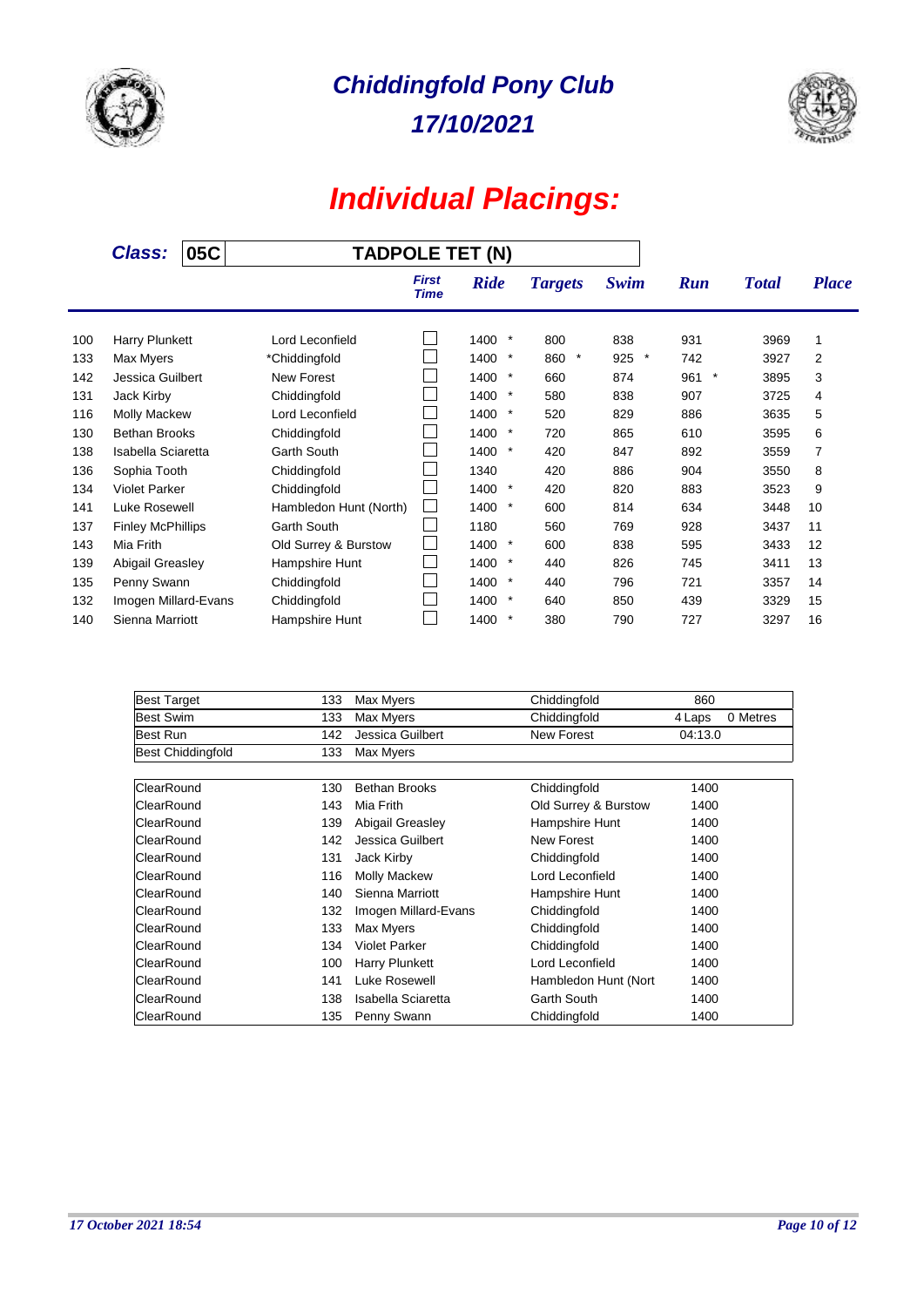



|     | <b>Class:</b>           | 06A |                      | <b>BEANIES TET</b>   |                 |                |       |               |              |              |
|-----|-------------------------|-----|----------------------|----------------------|-----------------|----------------|-------|---------------|--------------|--------------|
|     |                         |     |                      | <b>First</b><br>Time | <b>Ride</b>     | <b>Targets</b> | Swim  | <b>Run</b>    | <b>Total</b> | <b>Place</b> |
| 157 | Felix Frith             |     | Old Surrey & Burstow |                      | 1340            | 740<br>$\ast$  | 868 * | 991<br>$\ast$ | 3939         | 1            |
| 158 | <b>Murray Miles</b>     |     | Old Surrey & Burstow |                      | 1400<br>$\ast$  | 580            | 841   | 979           | 3800         | 2            |
| 153 | William Kessel          |     | Hampshire Hunt       |                      | 1400<br>$\star$ | 600            | 859   | 931           | 3790         | 3            |
| 160 | Teddy Mackay            |     | Wokingham            |                      | 1400<br>$\ast$  | 540            | 793   | 961           | 3694         | 4            |
| 150 | Oakley Brooks           |     | *Chiddingfold        |                      | $\star$<br>1400 | 500            | 787   | 928           | 3615         | 5            |
| 155 | Theo Townsend           |     | Lord Leconfield      |                      | 1340            | 480            | 817   | 973           | 3610         | 6            |
| 152 | <b>Reuben Greasley</b>  |     | Hampshire Hunt       |                      | 1340            | 560            | 787   | 916           | 3603         | 7            |
| 154 | <b>Charlie Plunkett</b> |     | Lord Leconfield      |                      | 1400<br>$\ast$  | 300            | 712   | 829           | 3241         | 8            |
| 156 | <b>Freddie Schepens</b> |     | New Forest           |                      | $\star$<br>1400 | 0              | 0     | 0             | 1400         | 9            |
| 159 | Joshua Fisher           |     | Wilton Hunt          |                      | 0               | 0              | 0     | 0             | 0            | 10           |

| <b>Best Target</b>       | 157 | <b>Felix Frith</b>      | Old Surrey & Burstow | 740                |
|--------------------------|-----|-------------------------|----------------------|--------------------|
| Best Swim                | 157 | <b>Felix Frith</b>      | Old Surrey & Burstow | 6 Metres<br>3 Laps |
| Best Run                 | 157 | <b>Felix Frith</b>      | Old Surrey & Burstow | 02:03.0            |
| <b>Best Chiddingfold</b> | 150 | Oakley Brooks           |                      |                    |
|                          |     |                         |                      |                    |
| ClearRound               | 150 | Oakley Brooks           | Chiddingfold         | 1400               |
| ClearRound               | 153 | <b>William Kessel</b>   | Hampshire Hunt       | 1400               |
| ClearRound               | 160 | Teddy Mackay            | Wokingham            | 1400               |
| ClearRound               | 158 | <b>Murray Miles</b>     | Old Surrey & Burstow | 1400               |
| ClearRound               | 154 | <b>Charlie Plunkett</b> | Lord Leconfield      | 1400               |
| <b>ClearRound</b>        | 156 | <b>Freddie Schepens</b> | New Forest           | 1400               |